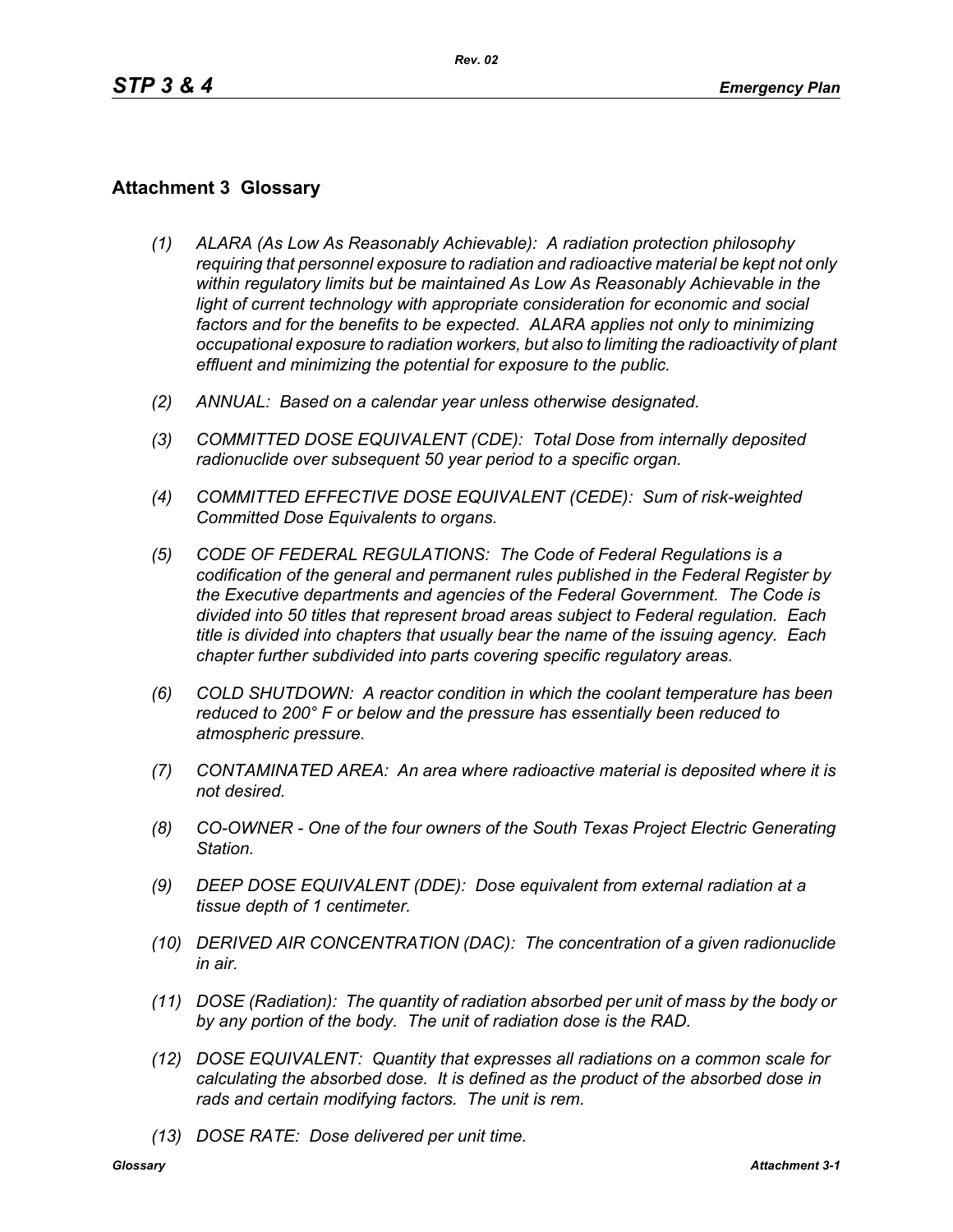*(14) DOSIMETER: An instrument used for measuring the absorbed dose, exposure, or similar radiation quantity.*

*Rev. 02*

- *(15) DOSIMETRY: A system of dosimeters for evaluating the absorbed dose, exposure, or similar radiation quantity.*
- *(16) EMERGENCY ALERT SYSTEM (EAS): A network of broadcast stations and interconnecting facilities authorized by the Federal Communications Commission to operate in a controlled manner during a war, state of public peril, disaster or other national, state and local emergencies.*
- *(17) EMERGENCY PLANNING ZONE (EPZ): A generic area defined about a nuclear facility to facilitate offsite emergency planning and develop a significant response base. It is defined for the plume and ingestion exposure pathways.*
- *(18) EVACUATION: The removal of people from an area on an emergency basis to avoid or reduce possible short term radiation exposure.*
- *(19) EXPOSURE: Being exposed to ionizing radiation or to radioactive material.*
- *(20) EXTERNAL DOSE: Dose from a source of radioactive material outside the body.*
- *(21) FILTER, HEPA: High-efficiency particulate air filter.*
- *(22) FRISKER: Radiation monitoring equipment. This is a hand-held probe that is slowly passed near the area of interest to determine the presence or absence of radioactive material.*
- *(23) GAMMA RAYS: High-energy, short-wavelength electromagnetic radiation. Gamma rays are essentially similar to x-rays, but are usually more energetic and are nuclear in origin.*
- *(24) GASEOUS EFFLUENT STREAM: Processed gaseous wastes containing radioactive materials resulting from the plant operation.*
- *(25) GUIDELINES: The Severe Accident Management Guidelines are designated guidelines rather than procedures, because the specific actions discussed in the guidelines are not requirements, but rather are subject to evaluation and may be rejected or implemented according to the circumstances.*
- *(26) HEALTH PHYSICS:*
	- *A profession devoted to the protection of man and his environment from unwarranted radiation exposure.*
	- *A general term used as a modifying phrase that may refer to facilities, equipment, programs, etc. used in the discipline of health physics.*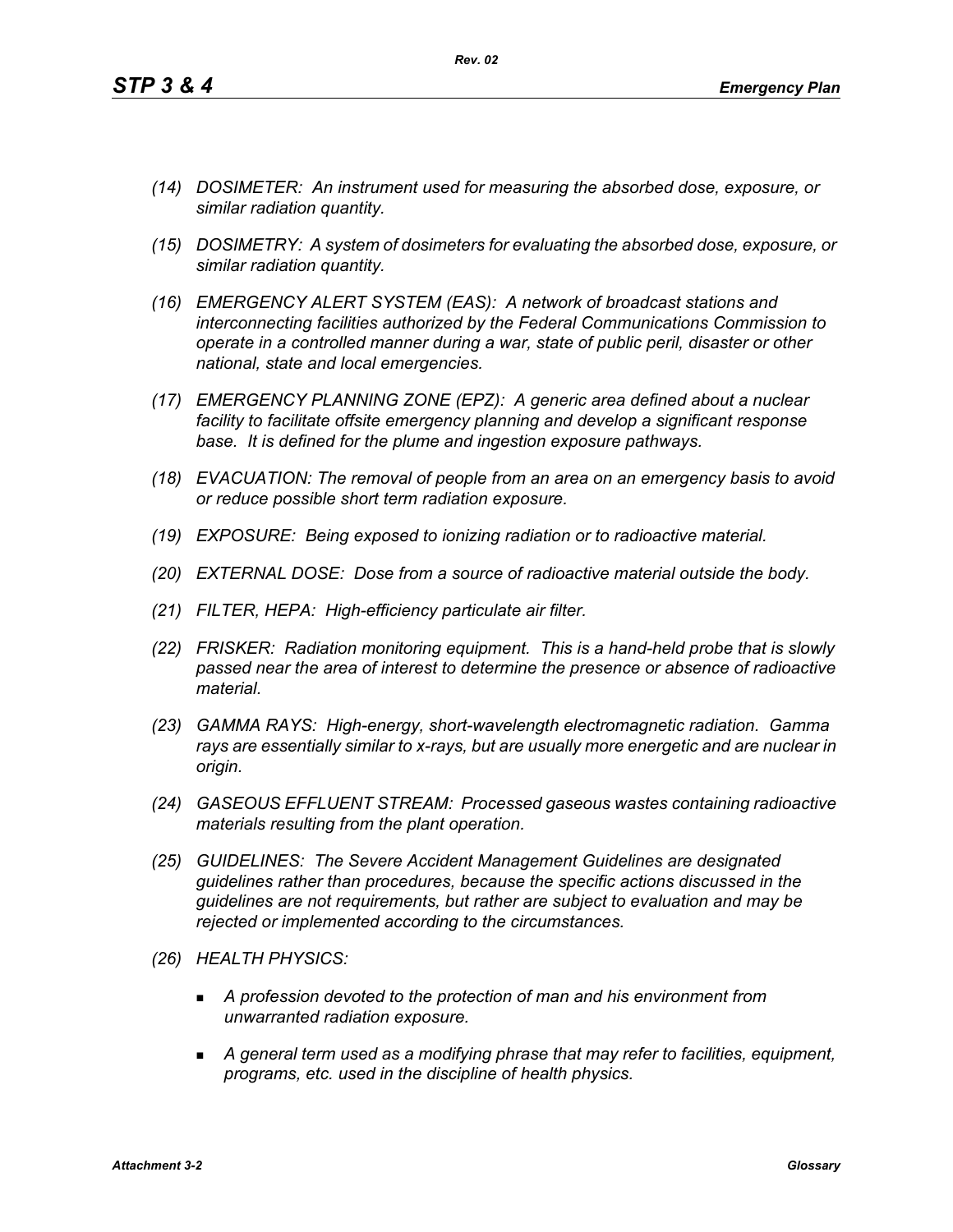- *(27) HIGH RADIATION AREA: Any area, accessible to personnel, in which there exists radiation originating in whole or in part within licensed material at such levels that a dose equivalent could be received in any one hour in excess of 100 millirem at 30 centimeters.*
- *(28) HOSTILE ACTION: An act toward a nuclear power plant or its personnel that includes the use of violent force to destroy equipment, takes hostages, and/or intimidates the licensee to achieve an end. This includes attack by air, land, or water using guns, explosives, projectiles, vehicles, or other devices used to deliver destructive force. Other acts that satisfy the overall intent may be included. HOSTILE ACTION should not be construed to include acts of civil disobedience or felonious acts that are not part of a concerted attack on the nuclear power plant. Nonterrorism-based EALs should be used to address such activities, (e.g., violent acts between individuals in the owner controlled area.)*
- *(29) INGESTION EXPOSURE PATHWAY (IPZ): The principal exposure from this pathway would be from ingestion of contaminated water or foods such as milk or fresh vegetables. The duration of principal exposures could range in length from hours to months.*
- *(30) INSTITUTE OF NUCLEAR POWER OPERATIONS (INPO): An organization established by the utilities to set up standardized operations. By Letter of Agreement, INPO agrees to provide the service provided by their organization, coordinate the activities of the organization and provide telephone contacts of the organization during an emergency at the Station.*
- *(31) INTERNAL DOSE: Dose from a source of radioactive material within the body (as a result of deposition of radionuclides in body tissue).*
- *(32) IONIZATION CHAMBER: An instrument that detects and measures ionizing radiation by measuring the electrical current that flows when radiation ionizes gas in a chamber, making the gas a conductor of the electricity.*
- *(33) JOINT INFORMATION CENTER (JIC): A Center set up in a central location where public information officers from the involved agencies come together to ensure coordination of information to be released to the media and the public. This center becomes the central point for media access to latest developments and emergency information. All information released is coordinated among the agencies involved to ensure its consistency and accuracy.*
- *(34) LIQUID EFFLUENT STREAM: Processed liquid wastes containing radioactive materials resulting from the operation of a nuclear power reactor.*
- *(35) LOSS OF COOLANT ACCIDENT (LOCA): A loss of coolant accident can result from an opening in the primary cooling system, such as a pipe break or a stuck open relief valve.*
- *(36) MONITOR (Radiation): A radiation detector whose purpose is to measure the level of ionizing radiation (or quantity of radioactive material).*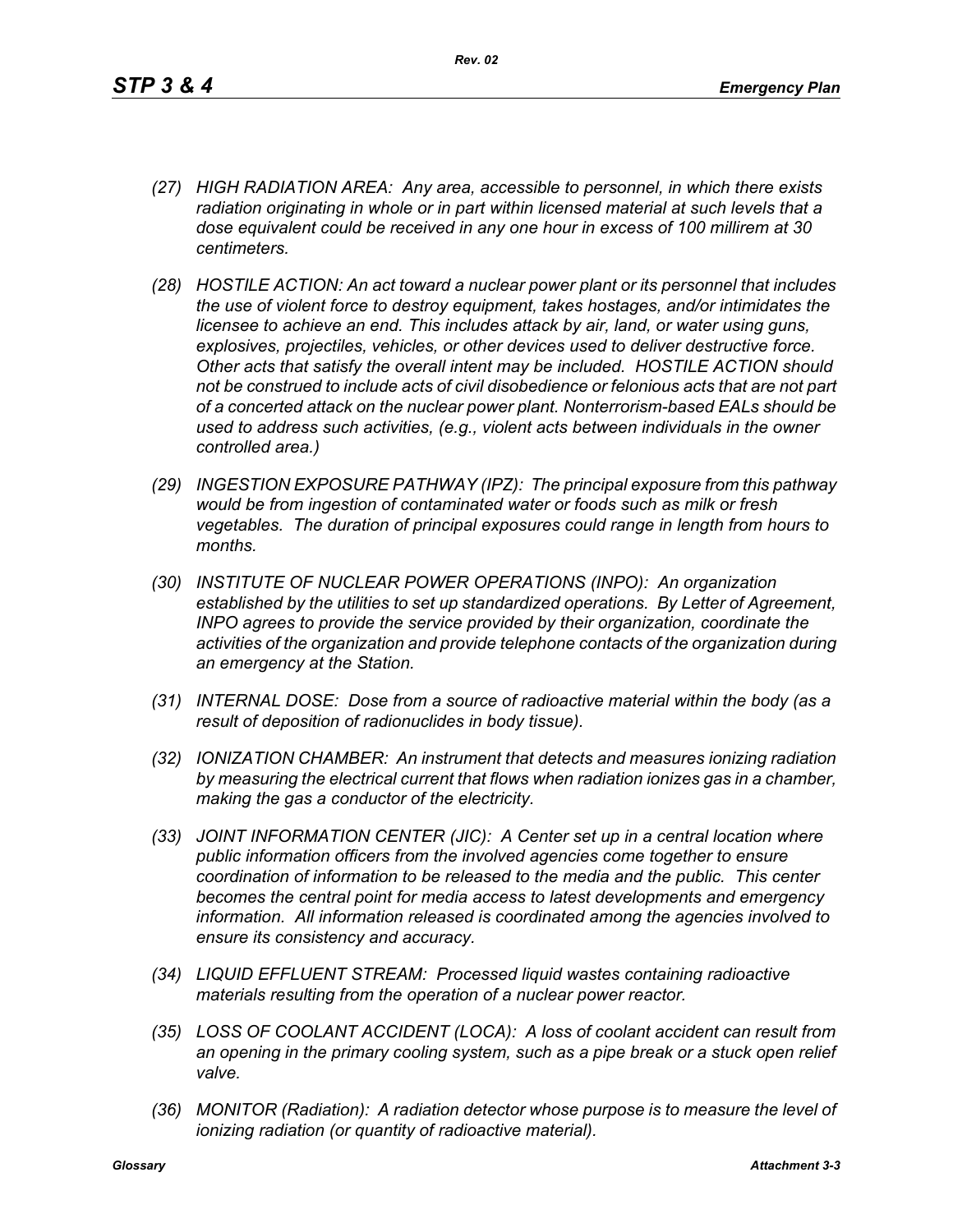- *(37) MONITORING (Radiation): The continuous or periodic collection and assessment of pertinent information:*
	- *Determine the adequacy of radiation protection practices.*
	- *Ascertain potentially significant changes in conditions or protection performance.*
- *(38) NUREG-0654 (Criteria for Preparation and Evaluation of Radiological Emergency Response Plans and Preparedness in Support of Nuclear Power Plants): The purpose of this guidance and upgraded acceptance criteria is to provide a basis for NRC licensees, and State and local governments to develop radiological emergency plans and improve emergency preparedness.*
- *(39) OCCUPATIONAL DOSE: A dose received by a permanent or temporary employee while engaged in activities relating to the use, possession, or surveillance of licensed radioactive material or sources of ionizing radiation. Occupational dose shall not include any exposure of an individual to radiation for the purpose of medical diagnosis or therapy. Determination of occupational dose is the responsibility of the licensee.*
- *(40) PERSONNEL MONITORING EQUIPMENT: Devices designed to be worn or carried by an individual for the purpose of measuring occupational radiation doses, e.g. thermoluminescent dosimeters, pocket dosimeters, and finger badges.*
- *(41) PLUME EXPOSURE PATHWAY: The principal exposure sources from this pathway are:*
	- *external exposure to gamma radiation from the plume and from deposited materials and*
	- *inhalation exposure from the passing radioactive plume.*
- *(42) POCKET DOSIMETER: An ionization chamber carried or worn by an individual for personnel dose monitoring.*
- *(43) PORTAL MONITOR: A walk-through radiation detector whose purpose is to detect beta and gamma emitting contamination on personnel exiting selected areas.*
- *(44) POSTED AREA: An area in which radiation and/or contamination exists or might exist at levels such that the use of warning signs or devices is required.*
- *(45) PRIMARY COOLANT or REACTOR COOLANT SYSTEM: The fluid circulated through the reactor to remove heat.*
- *(46) PROJECTED DOSE: An estimate of the radiation dose that affected individuals could potentially receive if protective actions are not taken.*
- *(47) PROTECTION FACTOR: A measure of the protection afforded by a respirator; the*  ratio of the concentration of the radionuclide in the ambient atmosphere to the *concentration inside the respiratory equipment (usually inside the facepiece) under conditions of use.*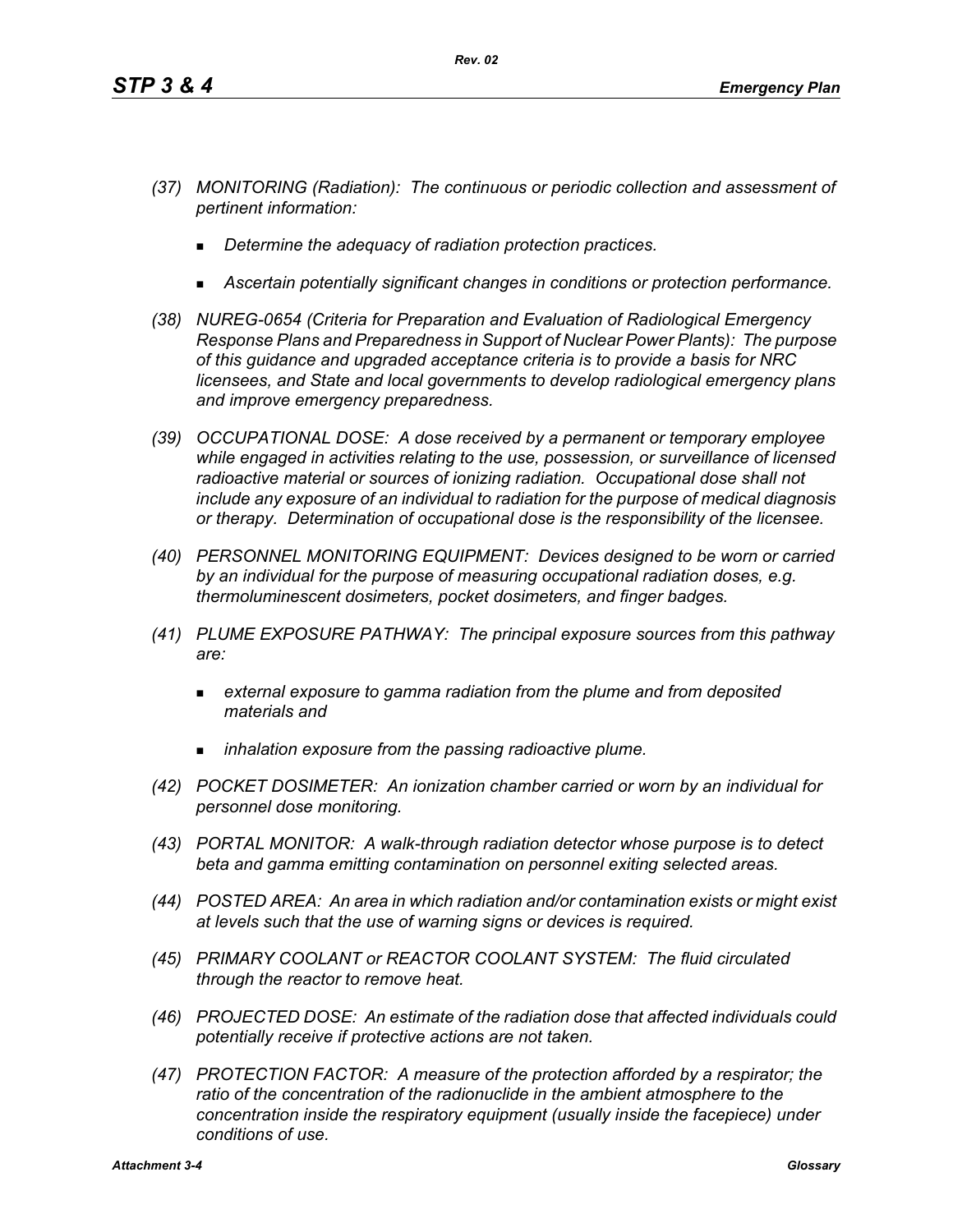- *(48) PROTECTIVE ACTION: An action taken to avoid or reduce a projected dose.*
- *(49) PROTECTIVE CLOTHING: Used interchangeably with the term anti-contamination clothing and has the same general meaning in radiation protection procedures.*
- *(50) RAD: A measure of the dose produced by directly or indirectly ionizing radiation in terms of the energy absorbed per unit mass of any irradiated material. One rad is the dose corresponding to 100 ergs of absorbed energy per gram of irradiated material.*
- *(51) RADIATION (Ionizing): Any or all of the following: alpha, beta, gamma, X-rays, neutrons, high speed protons or electrons, and other atomic particles (sound, radio waves, visible, and infrared or ultraviolet light are non-ionizing forms of radiation).*
- *(52) RADIATION AREA: Any area, accessible to personnel, in which radiation levels could result in an individual receiving a dose equivalent in excess of 5 millirem in 1 Hour at 30 centimeters.*
- *(53) RADIATION EXPOSURE: Refers very broadly to the act or state of being exposed to ionizing radiation.*
- *(54) RADIATION PROTECTION: Used interchangeably with the term health physics.*
- *(55) RADIATION WORK PERMIT (RWP): A document providing radiological evaluation and authorization to perform specific activities involving personnel exposure to ionizing radiation or radioactive material. It describes the radiological conditions and specifies radiation protection controls to be used when performing the activities.*
- *(56) RADIOACTIVE CONTAMINATION: The presence of radioactive material in an undesired location. Contamination may be loose, fixed, or present in air.*
- *(57) RADIONUCLIDE: A radioactive nuclide is one that has the capability of spontaneously emitting radiation.*
- *(58) REACTOR TRIP (SCRAM): An automatic procedure by which control rods are rapidly inserted into the core of a reactor to stop the chain reaction.*
- *(59) RECOVERY: The process of reducing radiation exposure rates and concentrations in the environment to acceptable levels for unconditional occupancy.*
- *(60) RELOCATION: The removal or continued exclusion of people from contaminated areas to avoid chronic radiation exposure.*
- *(61) REM: Special unit of any of the quantities expressed as dose equivalent. The dose equivalent in rems is equal to the absorbed dose in rads multiplied by the quality factor.*
- *(62) SECONDARY COOLANT: A separate stream of coolant that is converted to steam by the primary coolant in a heat exchange (steam generator) to power the turbine.*